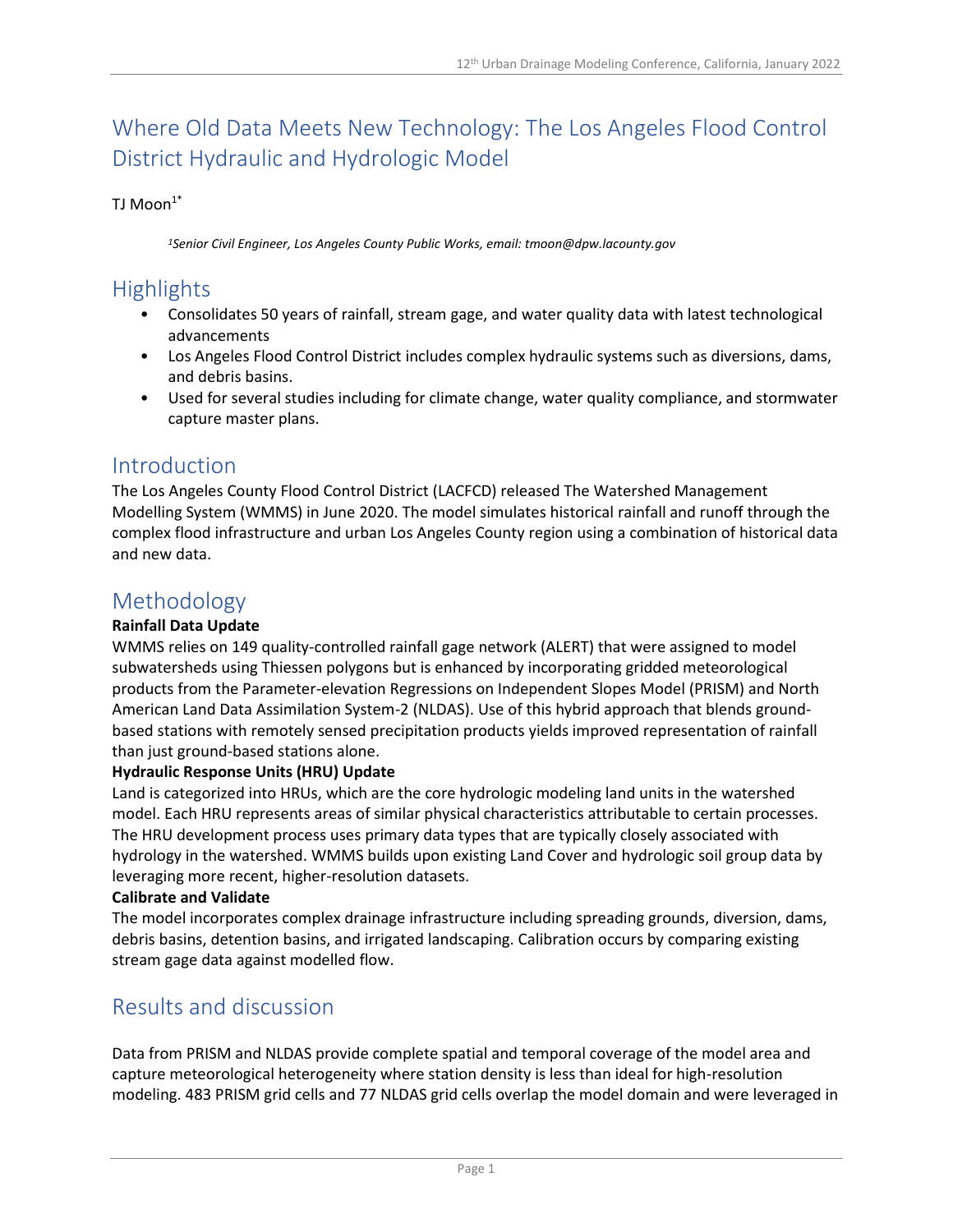the hybrid data approach. The PRISM data provide more resolution for spatial variability, while the NLDAS provide hourly temporal resolution. Spatially associating and scaling NLDAS hourly distributions with PRISM monthly totals provides a combined benefit for representing rainfall boundary conditions. The hybrid approach developed for meteorological conditions leveraged both ALERT ground observations and PRISM and NLDAS gridded datasets. This hybrid approach consolidated and downscaled meteorological data to best represent the heterogeneity of precipitation and evapotranspiration across the region, which can capture orographic influences. PRISM, NLDAS, and ALERT points were spatially intersected and ALERT stations were patched, a spatial Voronoi mesh was developed across the model area for downscaling the associated timeseries to the modeled subwatersheds as shown in Figure 1.



**Figure 1.** PRISM, NLDAS, and ALERT Hybrid Rainfall Data Map

HRUs were implemented to balance the need for spatial resolution with model simulation efficiency, resulting in a set of meaningful HRUs for model configuration. Five spatial layers were used to create the WMMS 2.0 HRU raster which includes parcel level land use, LIDAR based land cover, soils group based on hydrologic soils group, slope from Digital Elevation Model (DEM) data, and recharge potential from LACFCD experience that resulted in 96 HRUs. These 96 HRUs are used as the basis for the land representation in WMMS and provide the ability to uniquely parameterize their associated hydrology and water quality processes (e.g., infiltration rates, pollutant loading rates, etc.). Figure 2 shows the high-resolution nature of the HRU in WMMS.



**Figure 2.** HRU representation in WMMS.